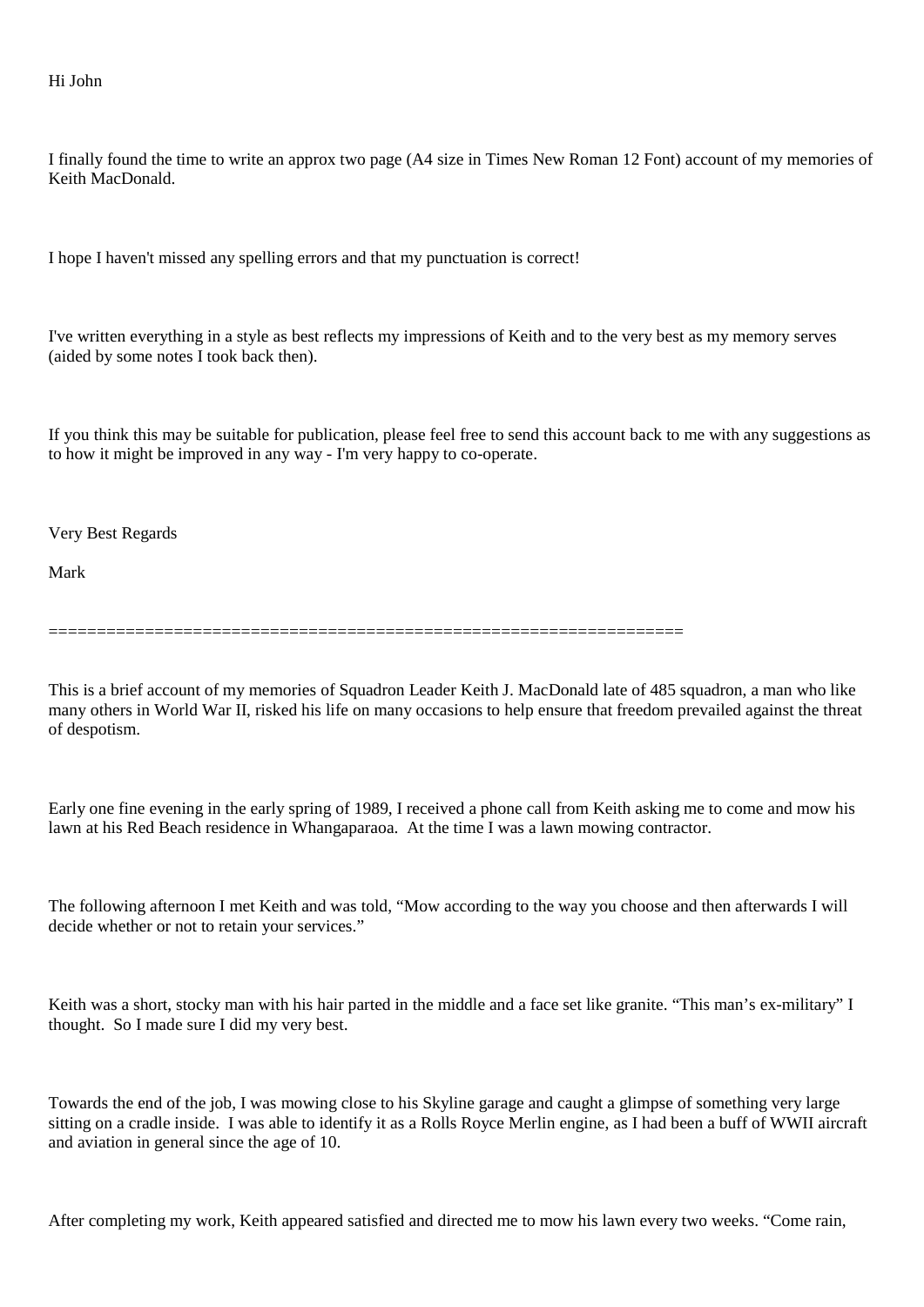hail or sunshine."

After agreeing to a set price I asked Keith, "Is that a Rolls Royce Merlin engine you've got in your garage?"

Immediately, Keith fixed me with a stare of an intensity that could have made a cobra run for cover. "What would a young whipper-snapper like you know about such things?" With knees beginning to knock a little I replied that I was an aviation enthusiast.

"Ok then." said Keith still glaring at me in the eye, "Tell me, what are the main external differences between a Messerschmitt 109E and a Messerschmitt 109F?"

"The 109E had square tipped wings, tailplane struts and a relatively small propeller spinner. The 109F had rounded wingtips, no tailplane struts and a large propeller spinner that merged cleanly with the fuselage".

"O.K., but what about the supercharger inlet?" replied Keith. 'Oh that's right, the 109F had a much larger and more pronounced inlet on the port side close behind the spinner" I said.

At that Keith suddenly relaxed and his eyes softened. "Top marks. Yes that's a Merlin engine in my garage, which I'm reconditioning at the moment. Come inside and I'll show you what I'm doing, but don't tell anyone about it because I don't want any unnecessary attention".

That meeting began an 18 month period of a rare and fascinating experience.

Every two weeks after I finished mowing his lawn, Keith spent the time to share a great deal about himself, his experiences with 485 squadron and just about everything a young fellow could possibly absorb about the technical details and intricacies of the Supermarine Spitfire and the Rolls Royce Merlin engine he was rebuilding, right down to showing me an 'as new' Rolls Royce service manual that used to come with every new Merlin engine shipped to the aircraft assembly factory, which even described how to unpack the engine from its wooden shipping crate.

Here are Keith's most memorable quotes as I best remember them:

"The Spitfire was an exquisite aircraft in every respect. From its external appearance to the way it in which it was designed through to its superb overall performance and the ease with which it could be flown".

"The Spitfire MkIX was a big step forward from the MkV. With the advent of the 60 series Merlin with its two stage, two speed supercharger, I suppose you could say that the Spitfire came of age. It was certainly everything that Mitchell would have hoped for."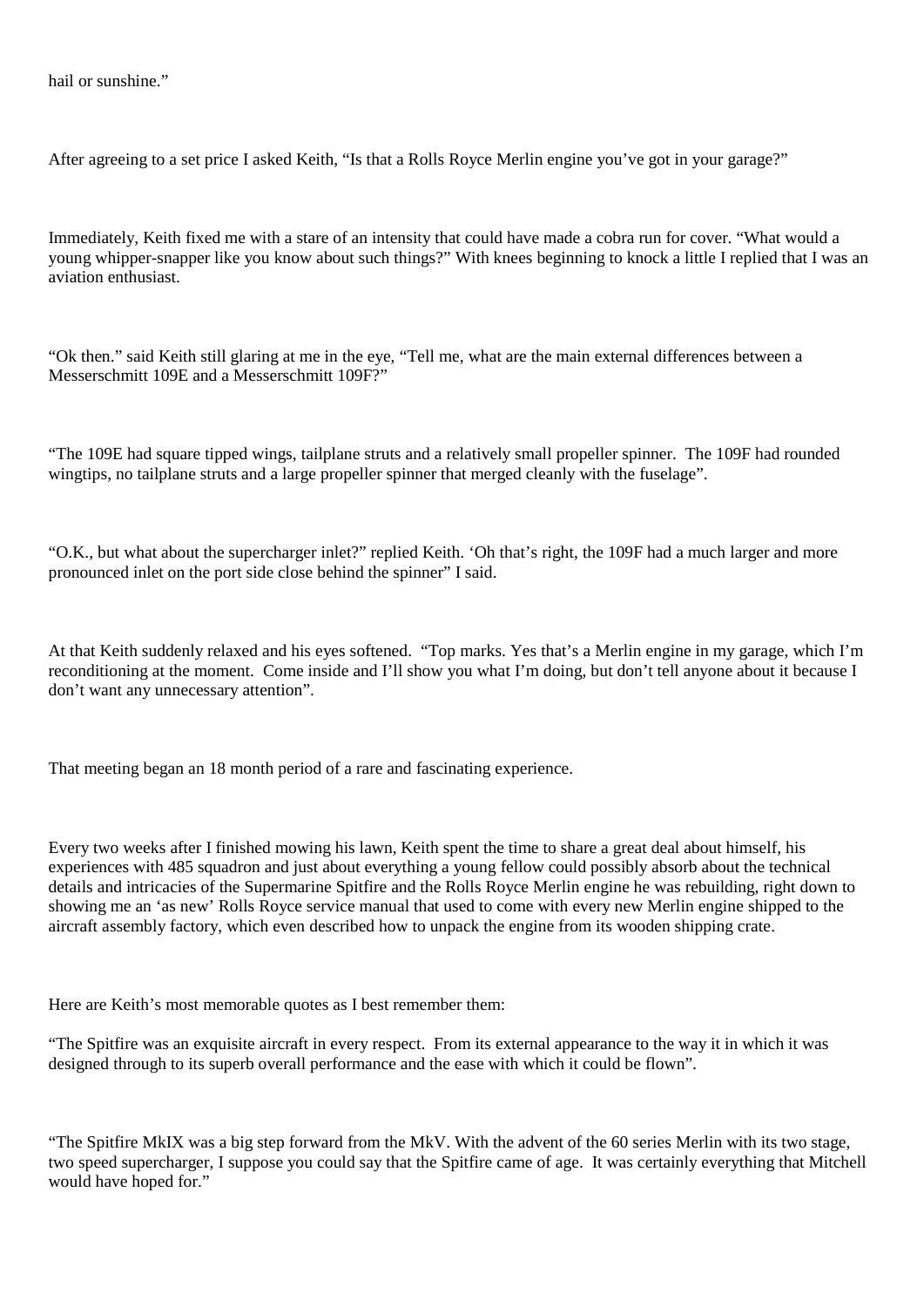"The Merlin 66 was my favourite. With its supercharger set up for optimum performance from low altitude up to about 23,000 feet or thereabouts and with its injection carburettors it gave the Spitfire LF IX a powerful edge that made you feel confident and safe".

"When you were in the nine, the airborne Hun were much less of a problem."

"Having said that, whenever you were being shot at, you became acutely aware that you were surrounded by high octane fuel especially in the big tank just forward of you. Incendiary rounds and high octane fuel made for a nasty mix".

"Often when we were on the way to various destinations on ground attack missions we flew at zero feet, and I mean  $ZERO$  feet."

"Two Hispano cannon were quite effective when used against anything that moved."

"The Spitfire could be tricky on takeoff especially fully loaded with ordinance and when the wind was up."

"On the afternoon of D-Day I was piloting a 'borrowed' Spitfire and secured a quarter share of a JU88 over the Omaha beachhead. One of our chaps had already managed to set one of its engines on fire, but three more of us including me zeroed in and let fly with everything we had until we saw him crash. Almost right up until he went in there were still bits flying off him."

"Those Hawker aircraft equipped with the Napier Sabre engine exhibited the gliding angle of a brick."

"I don't really like to compare the Spitfire with the Mustang. Each aircraft had its relative strengths. For example, where the Spitfire had the edge on climbing ability, the Mustang had the range. It's like trying to compare apples with oranges. They were both fine aircraft, but saying that if I'd been in a position to make a choice, which is academic of course because I wasn't in that position and we never used Mustangs in any case, I would have always gone for the Spitfire."

"After the war I never piloted another aircraft again. I'd already used up my nine lives."

"These modern day Cessnas and such like are toys for boys, nothing more than powered gliders."

"An aircraft should always be termed as such. An aircraft. It should never be referred to as a 'plane'."